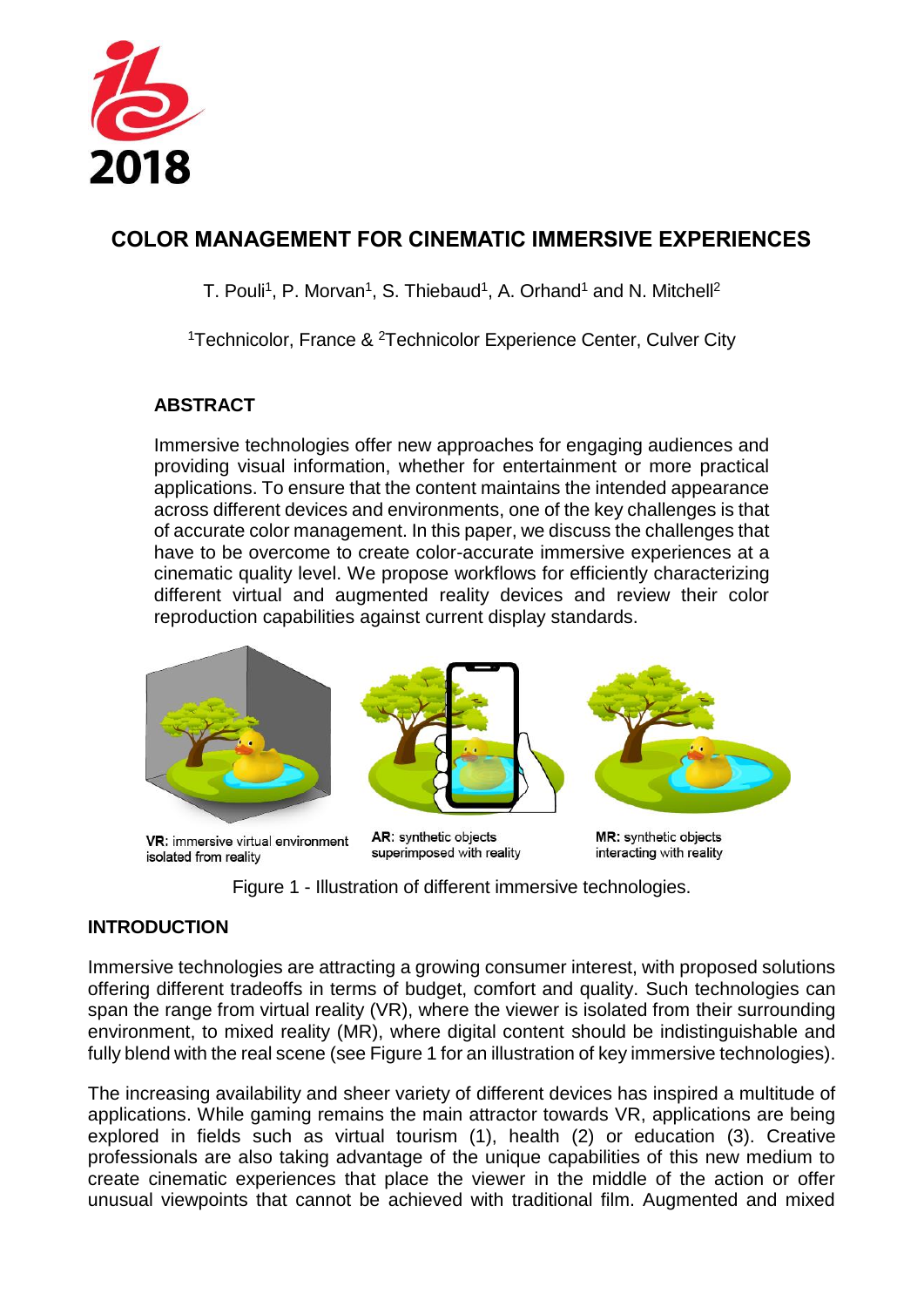

reality applications go even further, spanning applications as diverse as entertainment, manufacturing, surgery, telecommunications or e-commerce (4). Although in this case commercial availability is more limited, the possibilities offered by the prospect of seamless combination of synthetic or virtual objects and the real world seem limitless.

Despite the capabilities of immersive technologies and the buzz surrounding them though, widespread adoption is still elusive. Many reasons may be considered as responsible, but a key issue is that of the visual quality<sup>1</sup>, meaning that current headsets are not yet able to produce images that are indistinguishable from reality.

Many of the challenges relating to image quality in immersive devices fall in the remit of color reproduction. To ensure that the content preserves the intended appearance across different devices and environments, color management needs to be taken into consideration at many steps of the imaging pipeline. In the case of immersive technologies, traditional approaches for achieving this may not be applicable or may require considerable extensions.

In this work, we focus on color management as it applies to immersive content creation and consumption. Specifically, we focus on the display devices used for viewing immersive content and we provide an overview of practical workflows that may be used to improve the color accuracy of such devices. We review the color reproduction quality offered by several key devices, focusing both on VR and AR OST scenarios.

### **COLOR MANAGEMENT CHALLENGES IN IMMERSIVE TECHNOLOGIES**

Color management includes all the steps and processes necessary such that the representation of color remains constant and predictable within the content production and consumption pipeline. On the acquisition end, for instance, 360° content acquisition typically involves rigs with multiple cameras and requires a complex series of optical and geometric correction steps. To facilitate these processes and ensure homogeneity, color correction and calibration steps are necessary.

Moving into post-production, and specifically the color grading phase, where artists modify images to impart a creative look, may need to be rethought to better adapt to 360° content (5). Similar to traditional content production, any devices used in the studio for visualizing content – be it monitors, projectors or immersive devices – need to be precisely measured to ensure that they can reproduce colors accurately (6). Finally, at the user's end, a similar correction may be desirable to maintain a degree of color accuracy and to ensure that content is experienced by the user as the director intended it.

### **Characterization and Calibration of Display Devices**

1

Digital images are typically represented using RGB *display-referred* values, meaning that the color produced for a given value will vary depending on the display characteristics, and

[https://techcrunch.com/2015/03/26/the-biggest-challenges-left-in-virtual-reality-according-to-oculus/,](https://techcrunch.com/2015/03/26/the-biggest-challenges-left-in-virtual-reality-according-to-oculus/) <https://tech.cornell.edu/news/the-challenges-and-possibilities-of-virtual-reality-startups>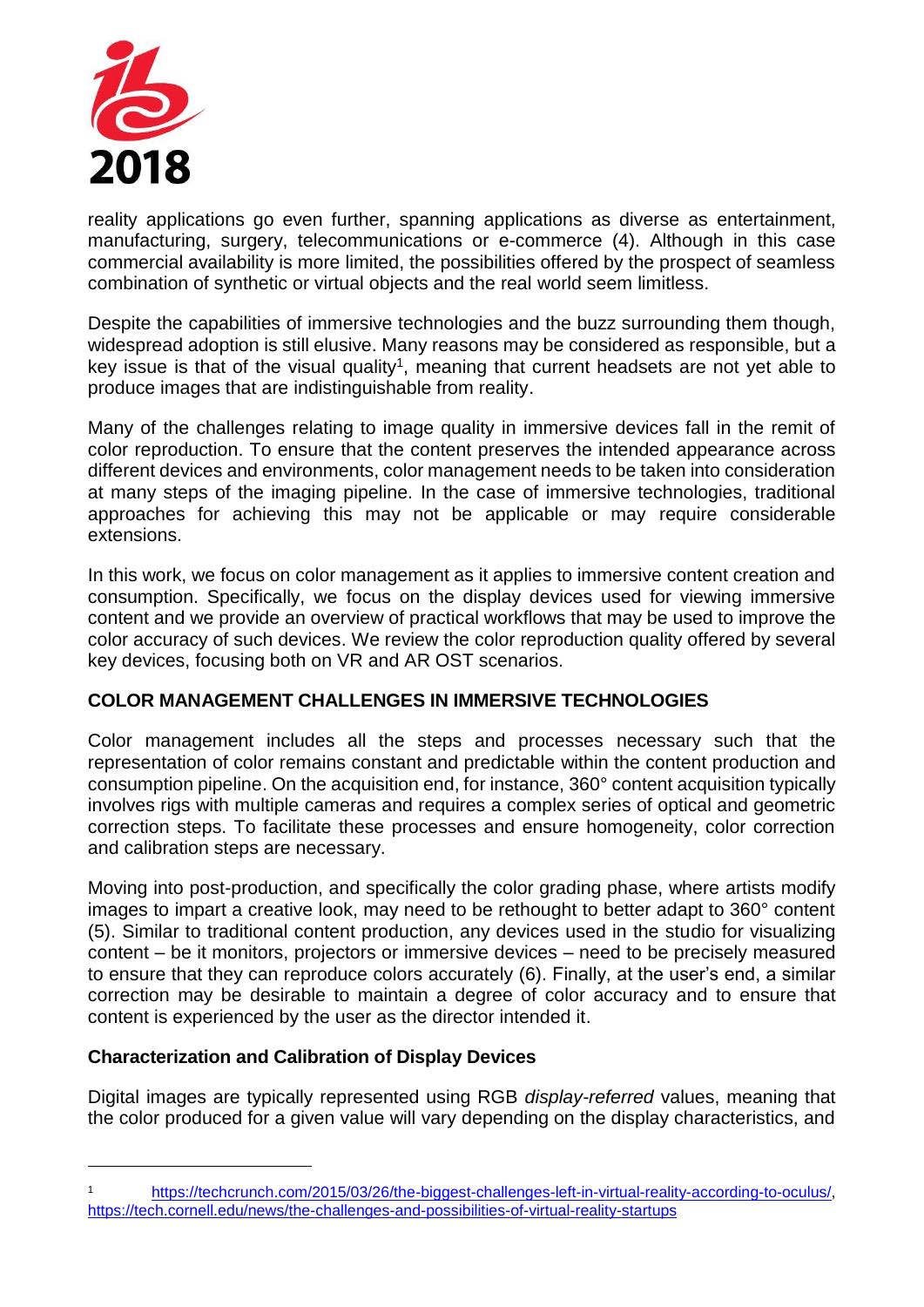

therefore different devices might represent the same RGB values in different ways. This is easy to visualize – it suffices to observe the same image on your PC monitor and your phone next to it, and you are likely to see that colors show up differently.

So, to be able to accurately reproduce color on devices, a *scene-referred* representation is necessary, where color is encoded as a physical quantity – the wavelength of light the display should emit given a particular RGB value. To obtain this, we need to measure the device through a process known as *display characterization*, which allows us to construct a mapping between RGB display-referred values and the corresponding scene-referred quantities for that display, typically encoded as CIE XYZ tristimulus values (7).

Using this information, we can compare the performance of the measured device against a predefined target and evaluate whether it needs to be corrected or *calibrated.* If this is the case, a transformation may be determined between the scene-referred values obtained for our device, and those that it should emit, which in turn can be used to modify the RGB pixel values to the desired effect.

Depending on the viewing scenario, other factors relating to the viewing environment and device may need to be considered as well. The illumination of the real environment where the user is located can have an important effect in how colors appear on a display. Further, optical properties and characteristics, for example the material of lenses used in VR headsets or the visors in AR Optical See-Through (OST) glasses, can influence color reproduction. In the following sections, we will review color management workflows for VR devices first, as they represent a simpler scenario, followed by AR OST devices, where the environment can have a stronger effect.

### **VR COLOR MANAGEMENT**

When experiencing VR content, viewers are isolated within the virtual environment and minimal to no ambient light reaches their eyes. Content in this case is shown on a standard display, which may be integrated in the device, as is the case with headsets such as the Oculus Rift or HTC Vive, or it may be provided by a smartphone that can be attached to a separate optical element, as is the case with the Samsung Gear FR and Google Daydream devices.

In either case, the characterization and calibration process described in the previous section is sufficient to ensure accurate color reproduction. In an ideal case, all possible RGB values reproducible by the display should be measured, and corresponding XYZ values should be determined, obtaining a complete model of the display behavior. Of course, in practice this would lead to an intractable number of measurements, necessitating a sparser sampling of the display color space.

Different applications may have different requirements, but in practice, for many existing VR headsets, we find that a *Piecewise Linear assuming Chromaticity Constancy (PLCC)* model provides a good trade-off between accuracy and complexity (8). According to the PLCC model, two key pieces of information are necessary. The *display EOTF* (electro-optical transfer function) encodes the transfer function of the display between incoming (pixel) values and emitted light. It is modelled as a piece-wise linear function and stored in a 1D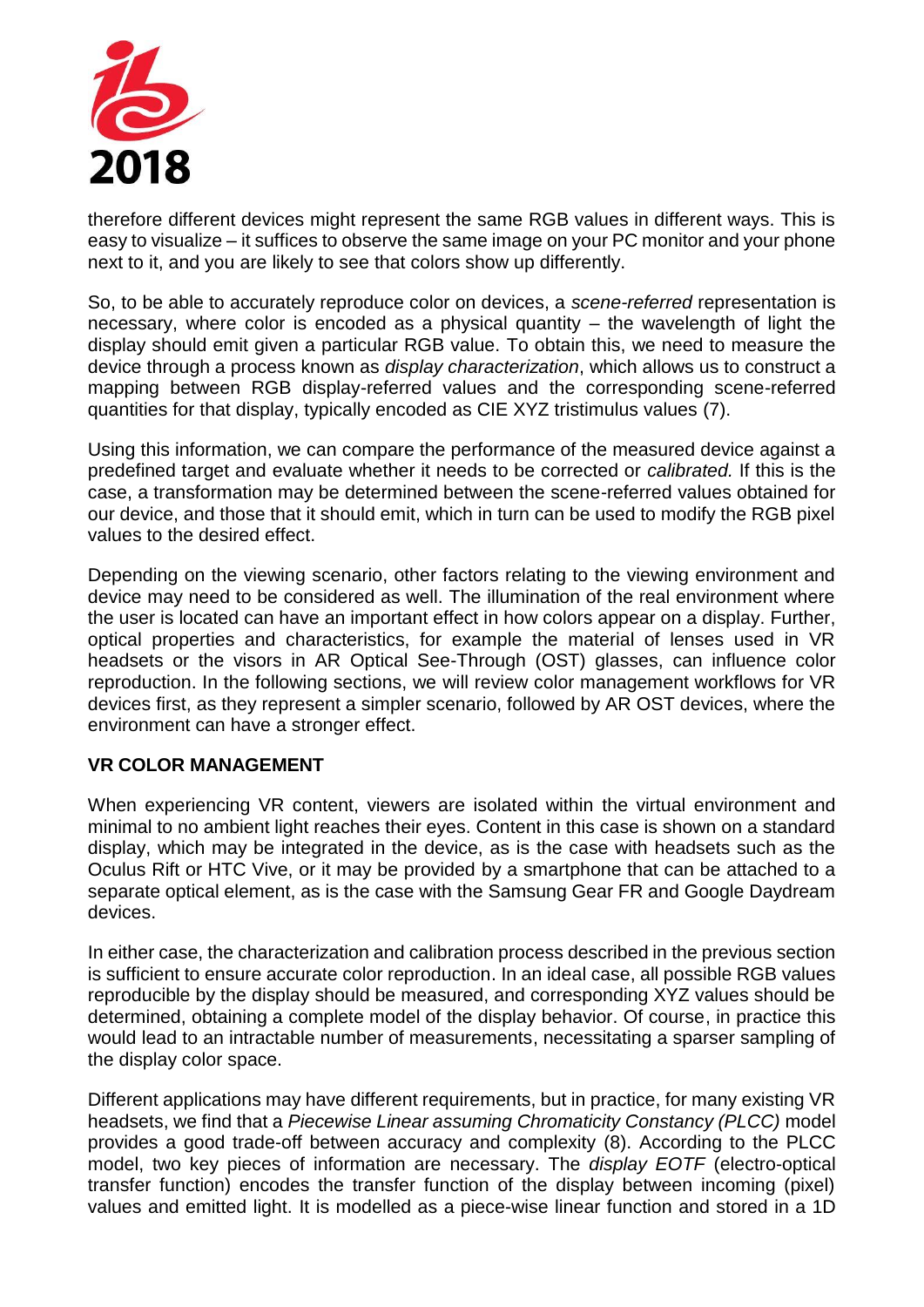

look-up table (LUT).

In addition, the *color transformation* between display-referred RGB values and scene-referred XYZ values needs to be determined. After accounting for the EOTF, a linear relationship is assumed between them, allowing us to encode this transformation into a 3x3 matrix, where each component of XYZ



<span id="page-3-0"></span>Figure 2 - Core steps for calibrating a VR headset

is computed as a weighted combination of the input RGB values.

Given this information, as well as the target EOTF and color transformation model, which could be defined according to a standard such as BT.709 for example (9), the VR headset display can be calibrated, following the steps shown in [Figure 2.](#page-3-0)

#### **Display Measurements**

To determine the EOTF and color transformation matrix, RGB color samples should be shown on the headset display and measured with a spectrophotometer. In our work, we rely on the X-rite i1 Pro 2<sup>2</sup> as it provides a good tradeoff between its small form factor and the accuracy of its measurements. Each RGB sample is shown as a single-color image filling the display of the headset. Measurements obtained from the i1 can be used to directly determine the EOTF and the color transformation matrix of the headset. We rely on a series of 86 color samples for this procedure, consisting of 27-step ramps for red, green and blue components, pure black and white as well as secondaries (yellow, cyan, magenta).

As it is not currently possible to incorporate the computed correction model directly in the devices, we opt for encoding the calibration model into a 3D LUT, which can be used in many content creation platforms (e.g. Nuke, Adobe Premiere etc). Through exchanges with creative professionals working on VR content production, we determined that a 33<sup>3</sup> resolution for the resulting LUT provided sufficient accuracy for their purposes.

#### **VR Headset Examples**

1

Using the above procedure, we calibrated key consumer devices, focusing in particular on wired headsets. Specifically, we measure the Oculus Rift, HTC Vive and Playstation VR devices as are the best represented VR devices in terms of market share currently (10). Our calibration target in this case was the BT.709 standard (9).

[Figure 3](#page-4-0) shows the color gamut of the three devices, compared against the BT.709 gamut, as well as their respective white points before and after calibration. In all cases, we observe that the devices natively offer a color gamut considerably larger than BT.709, particularly in the green and blue hues. Using our proposed procedure, all three devices can be successfully calibrated to the target gamut (average CIE DeltaE color difference of **1.83** for

<sup>2</sup> [www.xrite.com/categories/calibration-profiling/i1basic-pro-2](http://www.xrite.com/categories/calibration-profiling/i1basic-pro-2)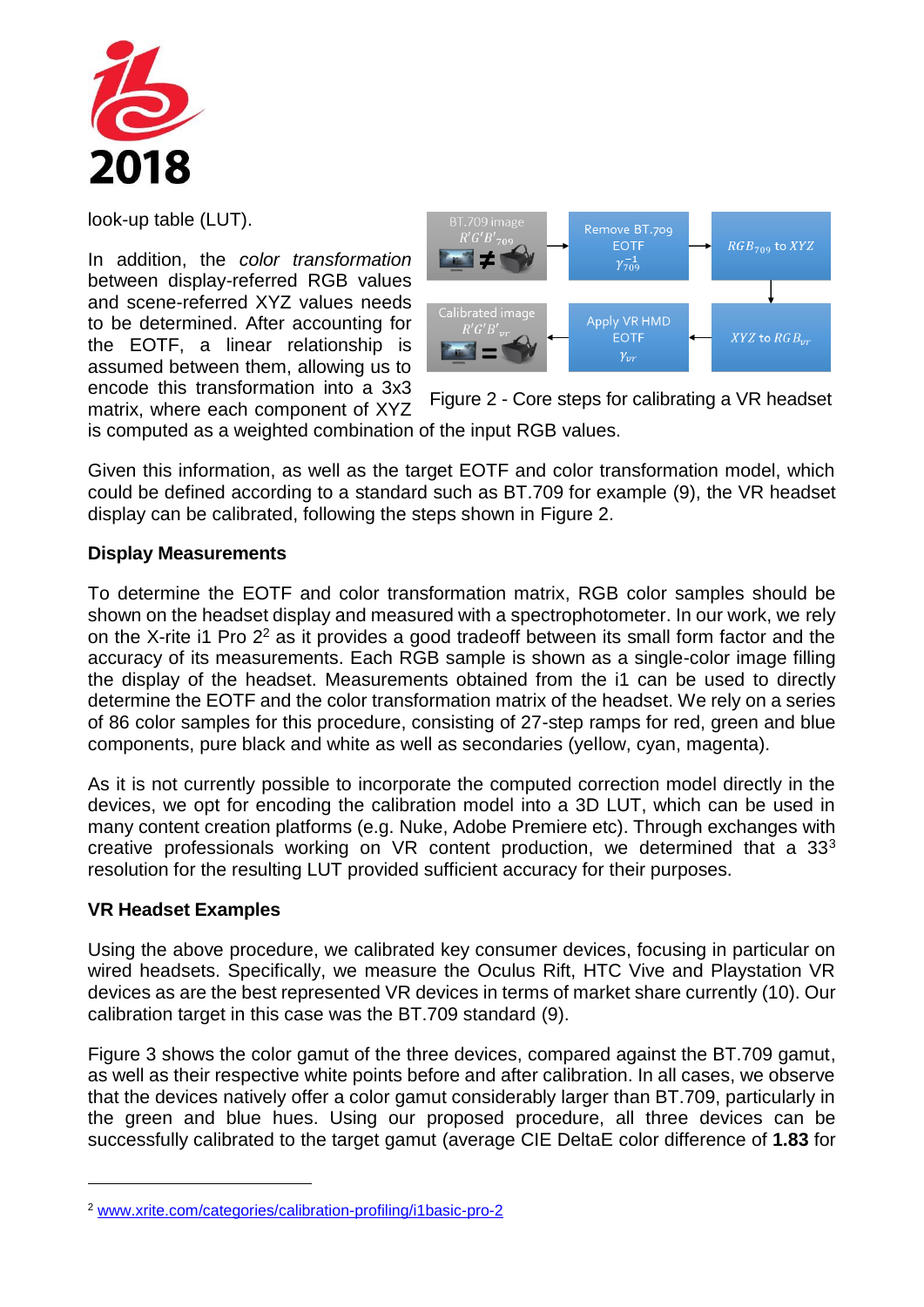

the Oculus, **1.07** for the HTC Vive and **1.04** for the Playstation VR). Looking at the device EOTF before and after our calibration [\(Figure 4\)](#page-4-1), we see that all devices approach the target EOTF of a 2.4 gamma after calibration, although the Playstation VR starts with an EOTF that is further away. Visual experiments indicate that these corrections lead to easily perceivable differences when applied to images.



<span id="page-4-0"></span>



Figure 4 - Device EOTF before and after calibration compared to target 2.4 gamma.

# <span id="page-4-1"></span>**AR & MR COLOR MANAGEMENT**

Augmented reality can take two general forms. In the simpler case, the real environment is reproduced on a standard display, where synthetic objects may be added. Alternatively, optical systems may be constructed and integrated into glasses or headsets, allowing the real light of the scene to directly reach the observer's eyes, while synthetic objects can be superimposed through an optical (e.g. Meta, Microsoft Hololens and Magic Leap AR glasses). Here we focus on the latter type of devices, which introduce additional challenges compared to the VR scenario we have seen so far, since the environment surrounding the user can interact with the image being displayed.

Irrespective of the image formation technology used, the color  $V_c$  observed by a viewer in an OST configuration can be expressed as an additive relation between the displayed light and the light reaching the eye from the real environment, according to  $V_c = f_{display}(D_c) +$  $f_{material}(B_c)$  (11) (12), where  $D_c$  denotes the input pixel color sent to the display,  $f_{display}$  is the display model itself,  $B_c$  encodes the background color due to the surrounding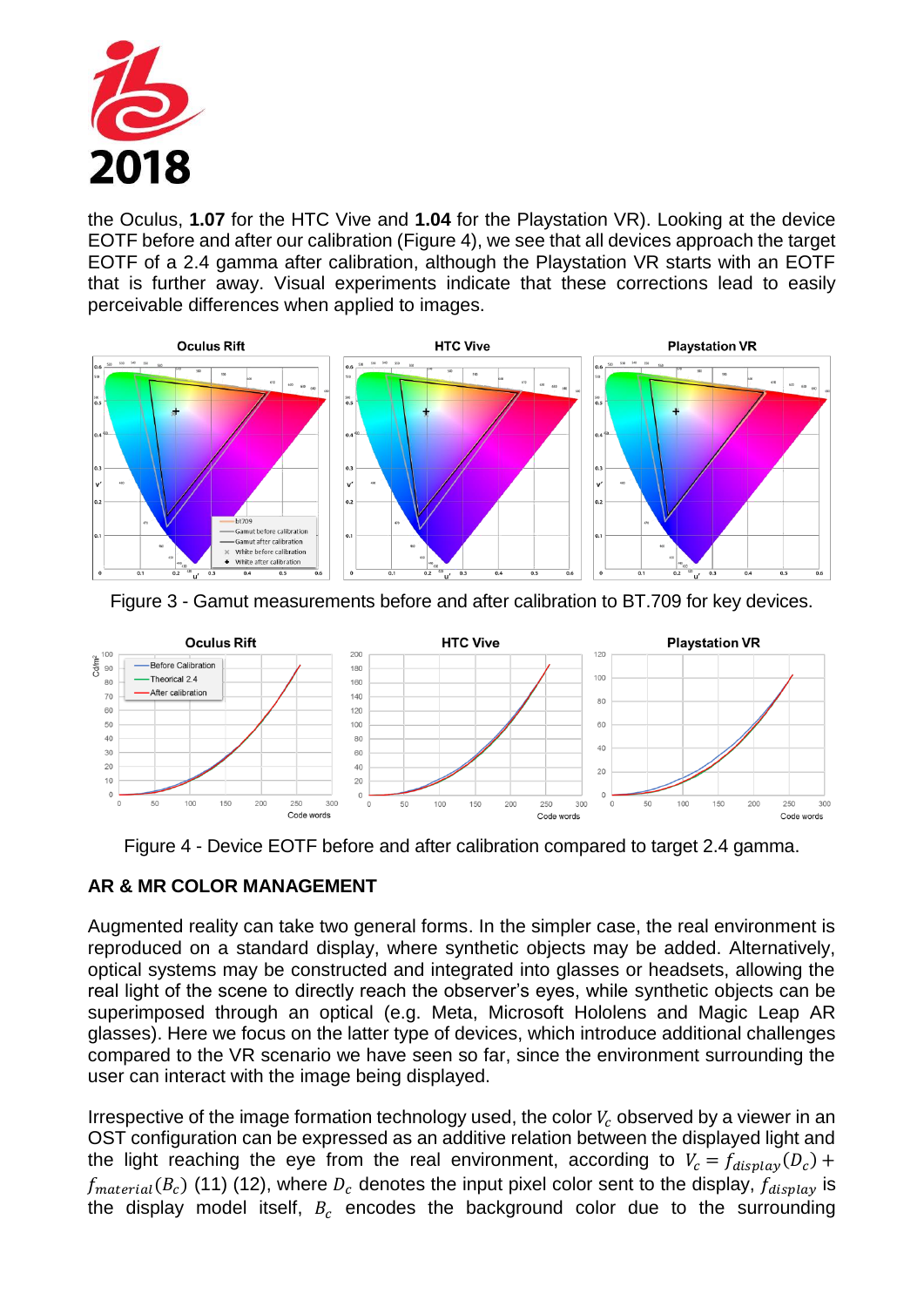

environment materials and illumination, and finally  $f_{material}$  models the potential distortion of the background colors as they pass through the visor of the OST headset.

Similar to VR displays,  $f_{display}$  can be defined through a characterization process as described previously, while  $f_{material}$  can be defined using a controllable light source (or calibrated display), allowing us to sample the different possible values of background color  $B<sub>c</sub>$  and measure how the visor material transforms them. Unfortunately, this only allows us to characterize the device. When calibrating such a device, we only have control of the displayed values  $(D_c)$ , but not the environment colors and illumination  $(B_c)$ . As such, the transformation applied to the content should account simultaneously for the display characteristics and the light from the scene.

To achieve that, an inverse look-up is necessary. Assuming BT.709 content, we consider that the target color  $T_c$  is obtained by transforming the image colors  $D_c$  using the BT.709 model  $f_{BT,709}$ . What we observe instead is  $V_c$  as described above (see [Figure 5\)](#page-5-0), which can be computed using the predefined display and material models  $(f_{display}$  and  $f_{material}$ 

respectively). To obtain a corrected  $V_c$ that better matches our target  $T_c$ , we can modify the image values either by exhaustive search (11) or by limiting the search space according to certain assumptions (12), until an acceptable error is achieved between the observed and target colors.

Although the display and material models can be precomputed and encoded in a LUT, the challenge in such a correction procedure is that it depends not only on the image color  $D_c$ , but also on the background scene color  $B_c$ , which changes dynamically according to the environment and the viewpoint of the user. Using a head-



<span id="page-5-0"></span>Figure 5 - AR OST model

mounted camera with known characteristics, it may be possible to obtain an estimation of  $B_c$  in real time. Still, to correct each pixel of the image, a precise optical alignment is necessary between the image captured by the camera and the viewpoint from the user's eyes, which is currently not addressed by existing approaches (13).

Some of the discussed models have been evaluated in limited and controlled setups in the literature, but currently available technologies do not allow for such a correction to be implemented in practice. Further, the limited gamut and dynamic range of AR headset displays mean that the environment lighting is likely to overwhelm the display capabilities in many cases, since, as we saw, their combination is additive. This, combined with the optical challenges discussed, mean that significant hardware improvements would be necessary to allow on-the-fly calibration of AR OST devices. In the meantime though, calibration of the display element of the device can already improve the image quality of content, especially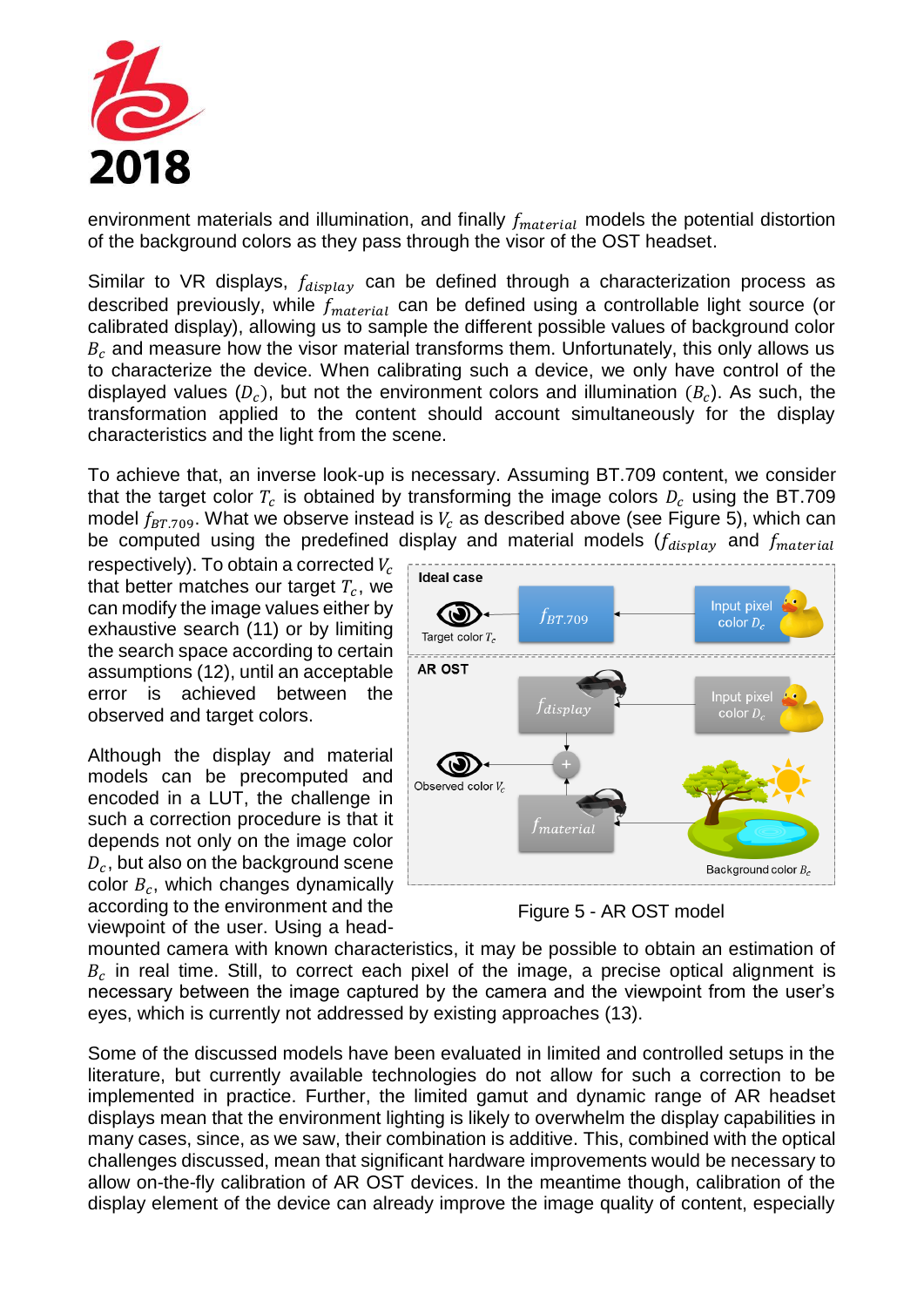

in controlled viewing situations, such as installations in exhibitions or business applications.

## **Characterization of META2 AR OST Headset**

Although a complete calibration of AR OST devices is not yet feasible in practice, here, we study the display component  $(f_{display})$  of a currently available AR OST headset, namely the Meta2, as well as its visor characteristics  $(f_{material})$  to understand how incoming background illumination is likely to affect the displayed image.

For this analysis, two series of measurements were performed. First, the display was measured with the headset placed in a dark environment, so that the background color component  $B_c$  could be ignored, effectively measuring  $f_{display}$  in isolation. Then, a white

reflective surface was placed behind the visor to measure the color shift due to the white reflection going through the visor material. Measurements for the two cases relative to the target colors are shown in [Figure 6.](#page-6-0)

Although overall the display was found to be easy to calibrate with our proposed model, achieving an average CIE DeltaE value of 1.34 after calibration, a distinct shift was observed when measuring



<span id="page-6-0"></span>Figure 6 - Measurements for the Meta2 AR OST headset using a white reflective background or a dark background.

with the white reflective surface in place, showing that the visor itself has an influence in observed colors, even without considering background illumination, suggesting that more complex corrections are likely to be necessary for AR OST devices.

# **CONCLUSIONS**

Immersive technologies are gaining traction in the consumer market, offering new creative avenues to content creators. Nevertheless, to fully take advantage of the possibilities that VR and AR devices offer and to accurately reproduce the creative intent of content, image quality plays a crucial role. In this work, we focused on the color management aspect of image quality, presenting workflows for characterizing and calibrating different devices. Looking at real measurements from a range of devices, we observe that even with simple color calibration models, good accuracy is achievable. Nevertheless, hardware limitations and the influence of the surrounding environment in the case of AR OST applications, make this case more challenging, necessitating further research to ensure accurate color reproduction and really open the doors for creative, cinematic content in this exciting field.